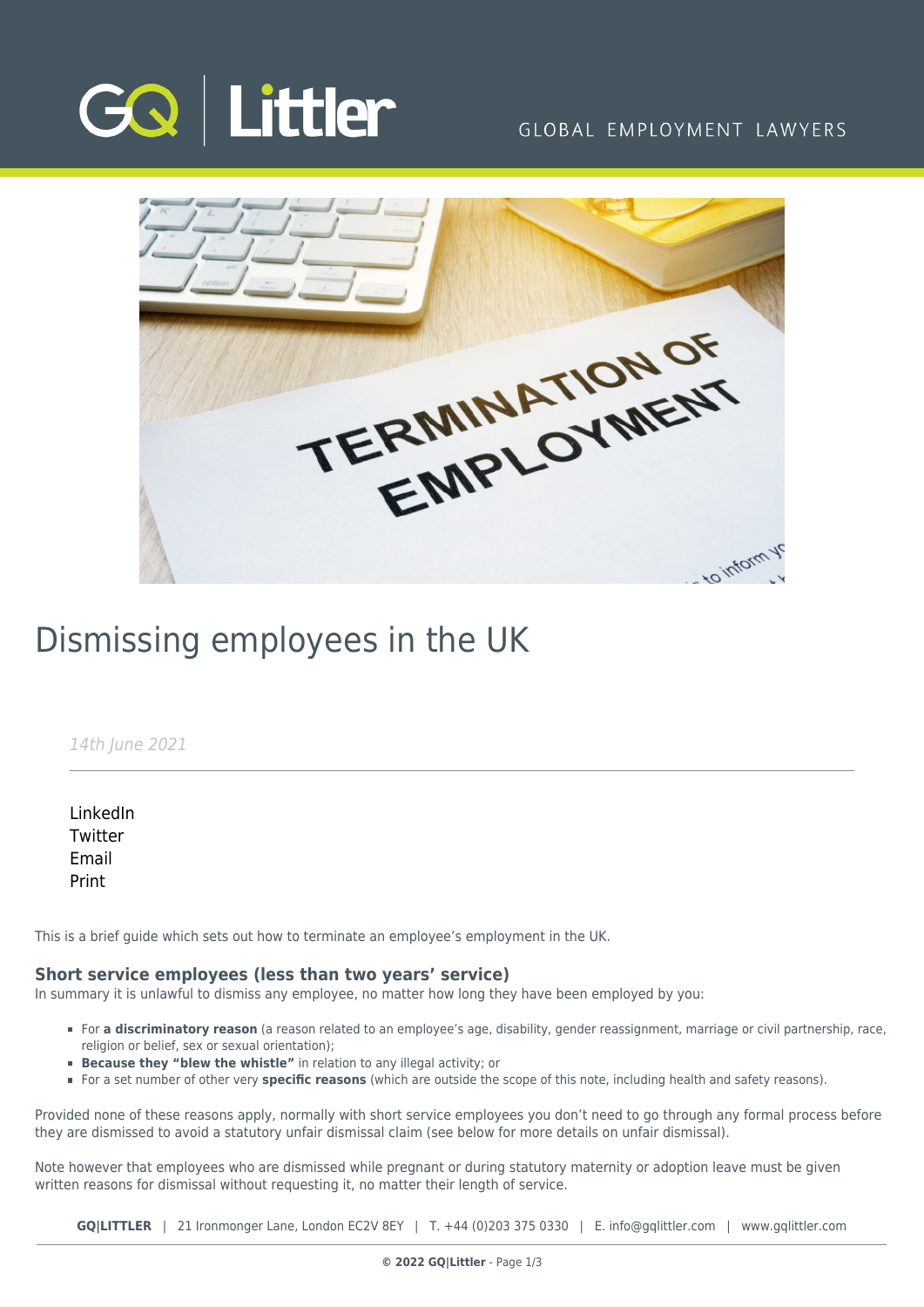# GQ Littler

#### **Employees with more than two years' service**

Normally (and unless the dismissal is for a reason under the bullet points under "Short service employees", above) only employees with more than two years' service have the right not to be "unfairly dismissed". This means the dismissal must be for one of five potentially fair reasons, the process leading up to dismissal must be fair in all the circumstances and the decision to dismiss must not be unreasonable in the circumstances.

The five potentially fair reasons are:

- 1) Capability, such as poor performance or attitude
- 2) Conduct
- 3) Redundancy

4) Illegality, where it would be illegal to continue to employ them, such as where the employee's VISA has expired; or

5) "Some other substantial reason" for choosing to dismiss the employee. This might be a restructure which doesn't necessarily involve a redundancy.

It is important to follow a fair process, even if you think the reason for dismissing is obvious. For example, in a misconduct case you should still follow a fair process even if you believe you have caught the employee 'red-handed'. If you don't, you can still end up losing an unfair dismissal claim at a tribunal (although you may end up paying less in compensation).

#### **Unfair dismissal - Process**

The key things to remember in order to get the process right are to:

- Carry out a reasonable investigation into the facts before making any decision (even where you consider the case clear cut)
- Allow the employee the opportunity to give their side of the story and take it into account when making your decision
- Warn the employee that the consequences of the process may include dismissal
- Follow the [ACAS code](https://www.acas.org.uk/acas-code-of-practice-on-disciplinary-and-grievance-procedures) (ACAS is a quasi-government body that publishes best practice) wherever possible as a failure to do so can result in an increased award against you, should you lose at tribunal
- Ensure the decision to dismiss is reasonable in all the circumstances, including, for example bearing in mind their length of service and how other employees have been treated in similar circumstances; and
- Offer a right to appeal.

#### **Collective Redundancies**

In addition to the individual consultation requirements explained above, if you propose to make 20 or more dismissals at a particular establishment in any 90-day period for reasons that are not related to the employees' performance you will also need to first allow time to inform and consult with elected employee representatives. Note that redundancy has a broader than usual meaning in this context and also covers termination and rehires.

The minimum consultation period is 30 days (45 days if you propose dismissing 100 or more employees) and consultation should start without delay as soon as the proposal is made. Before consulting you will need to allow time to prepare certain statutory information and to elect representatives if you do not already have representatives in place. You must also inform the UK Government.

This is not something that should be overlooked. The penalty for breach can be a compensation award of up to 90 days' pay for each affected employee and there are potentially criminal sanctions for failing to notify the Government in a timely manner. Note that there is no two-year qualifying service requirement for failing to consult (although there is for any unfair dismissal).

#### **Giving notice**

No matter whether they have two years' service, all employees are entitled to receive notice of termination of employment. Usually, the notice period you must give the employee will be stated in their employment contract, but that period must not be less than the statutory minimum notice period. This is one week per year of employment, up to a maximum of twelve weeks.

Employers may either:

**GQ|LITTLER** | 21 Ironmonger Lane, London EC2V 8EY | T. [+44 \(0\)203 375 0330](https://www.bg-pdf.co.uk/_GQ/tel:+442033750330) | E. [info@gqlittler.com](mailto:info@gqlittler.com) | [www.gqlittler.com](https://www.gqlittler.com)